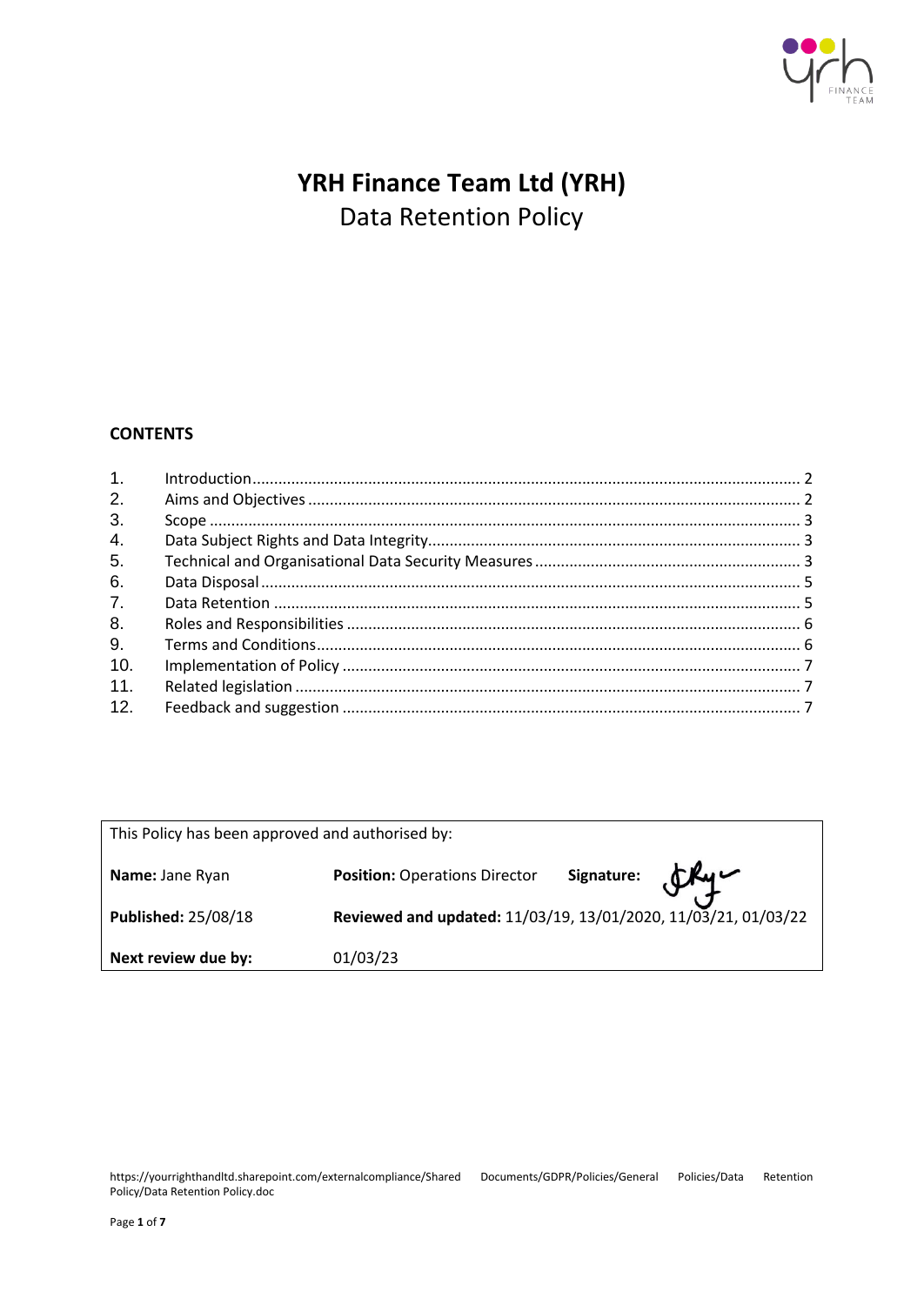

## <span id="page-1-0"></span>1. **Introduction**

This Policy sets out the obligations of YRH Finance Team Ltd (YRH), a company registered in England under number 12784781, whose registered office is at The Hub, Farnborough Business Park, Fowler Avenue, Farnborough, Hants. GU14 7JF ("the Company") regarding retention of personal data collected, held, and processed by the Company in accordance with *The Data Protection Act 2018 (DPA 2018) & UK General Data Protection Regulation* ("GDPR").

The GDPR defines "personal data" as any information relating to an identified or identifiable natural person (a "data subject"). An identifiable natural person is one who can be identified, directly or indirectly, in particular by reference to an identifier such as a name, an identification number, location data, an online identifier, or to one or more factors specific to the physical, physiological, genetic, mental, economic, cultural, or social identity of that natural person.

The GDPR also addresses "special category" personal data (also known as "sensitive" personal data). Such data includes, but is not necessarily limited to, data concerning the data subject's race, ethnicity, politics, religion, trade union membership, genetics, biometrics (if used for ID purposes), health, sex life, or sexual orientation.

Under the GDPR, personal data shall be kept in a form which permits the identification of data subjects for no longer than is necessary for the purposes for which the personal data is processed. In certain cases, personal data may be stored for longer periods where that data is to be processed for archiving purposes that are in the public interest, for scientific or historical research, or for statistical purposes (subject to the implementation of the appropriate technical and organisational measures required by the GDPR to protect that data).

In addition, the GDPR includes the right to erasure or "the right to be forgotten". Data subjects have the right to have their personal data erased (and to prevent the processing of that personal data) in the following circumstances:

- a) Where the personal data is no longer required for the purpose for which it was originally collected or processed (see above);
- b) When the data subject withdraws their consent;
- c) When the data subject objects to the processing of their personal data and the Company has no overriding legitimate interest;
- d) When the personal data is processed unlawfully (i.e. in breach of the GDPR);
- e) When the personal data has to be erased to comply with a legal obligation; or
- f) Where the personal data is processed for the provision of information society services to a child.

This Policy sets out the type(s) of personal data held by the Company for resourcing, marketing, internal administration and client delivery purposes, the period(s) for which that personal data is to be retained, the criteria for establishing and reviewing such period(s), and when and how it is to be deleted or otherwise disposed of.

For further information on other aspects of data protection and compliance with the GDPR, please refer to the Company's *Data Protection Policy*.

## <span id="page-1-1"></span>2. **Aims and Objectives**

- 2.1 The primary aim of this Policy is to set out limits for the retention of personal data and to ensure that those limits, as well as further data subject rights to erasure, are complied with. By extension, this Policy aims to ensure that the Company complies fully with its obligations and the rights of data subjects under the GDPR.
- 2.2 In addition to safeguarding the rights of data subjects under the GDPR, by ensuring that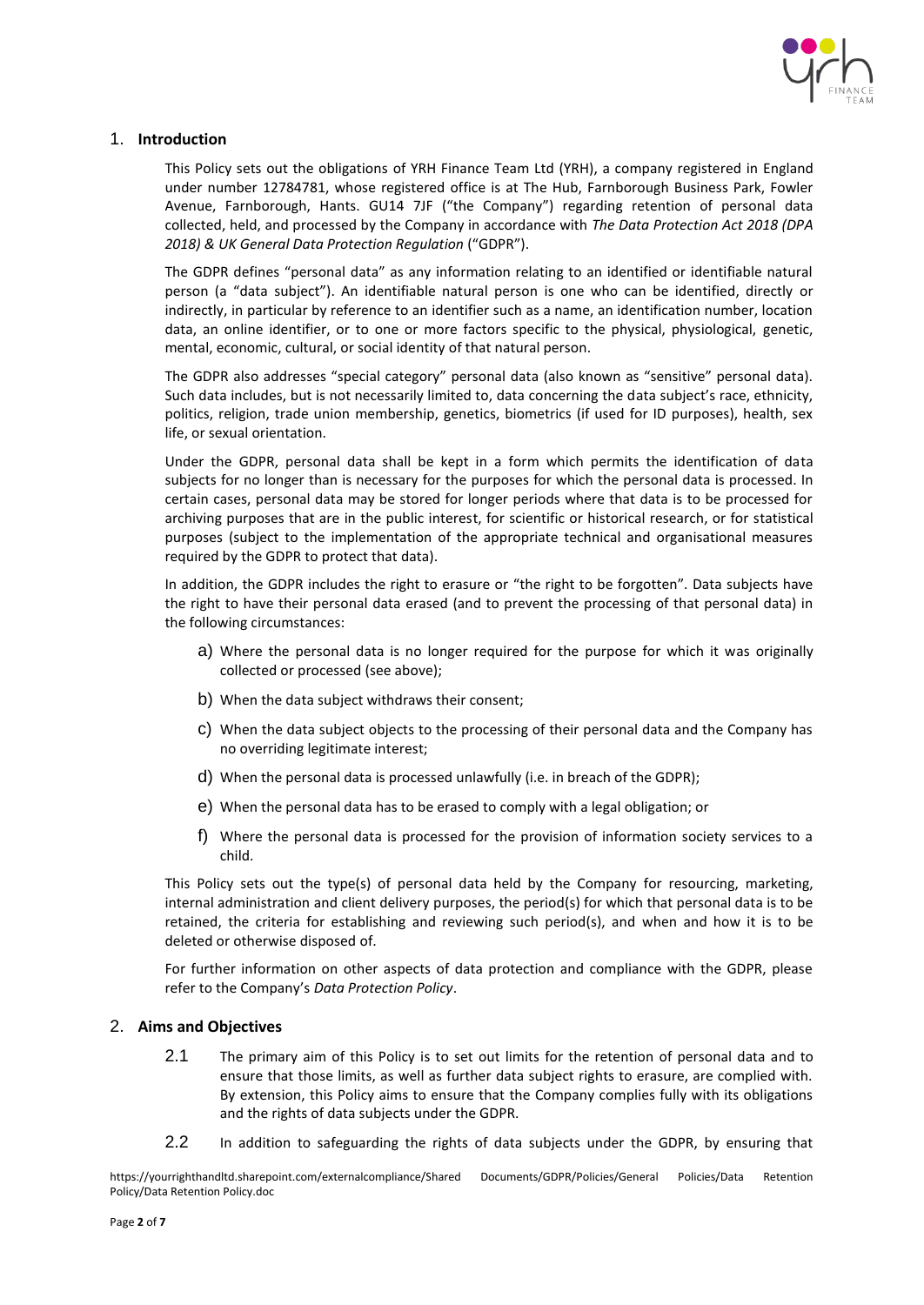

excessive amounts of data are not retained by the Company, this Policy also aims to improve the speed and efficiency of managing data.

- <span id="page-2-0"></span>3. **Scope**
	- 3.1 This Policy applies to all personal data held by the Company and by third-party data processors processing personal data on the Company's behalf.
	- 3.2 Personal data, as held by the Company is stored in the following ways and in the following locations:
		- a) Third-party servers, operated by various suppliers as listed in the *Directory of Data, Assets, Risk, Systems & Retention Schedule* and located in areas as defined in the *Directory of Data, Assets, Risk, Systems & Retention Schedule*;
		- b) Laptop computers and other mobile devices provided by the Company to its employees;
		- c) Computers and mobile devices owned by employees, agents, and sub-contractors used in accordance with the Company's *Data Security Policy*;
		- d) Physical records stored in the YRH Finance Manager's office;
		- e) Physical records stored in the YRH MD's office;

## <span id="page-2-1"></span>4. **Data Subject Rights and Data Integrity**

All personal data held by the Company is held in accordance with the requirements of the GDPR and data subjects' rights thereunder, as set out in the Company's *Data Protection Policy*.

- 4.1 Data subjects are kept fully informed of their rights, of what personal data the Company holds about them, how that personal data is used, and how long the Company will hold that personal data (or, if no fixed retention period can be determined, the criteria by which the retention of the data will be determined).
- 4.2 Data subjects are given control over their personal data held by the Company including the right to have incorrect data rectified, the right to request that their personal data be deleted or otherwise disposed of (notwithstanding the retention periods otherwise set by this *Data Retention Policy*), the right to restrict the Company's use of their personal data, the right to data portability and further rights relating to automated decision-making and profiling, as set out in Parts 14 to 20 of the Company's *Data Protection Policy*.

## <span id="page-2-2"></span>5. **Technical and Organisational Data Security Measures**

- 5.1 The following technical measures are in place within the Company to protect the security of personal data. Please refer to Parts 22 to 26 of the Company's *Data Protection Policy* for further details:
	- a) All emails containing personal data must be encrypted;
	- b) Personal data may only be transmitted over secure networks;
	- c) Personal data may not be transmitted over a wireless network if there is a reasonable wired alternative;
	- d) Where personal data is to be sent by facsimile transmission the recipient should be informed in advance and should be waiting to receive it;
	- e) Where personal data is to be transferred in hardcopy form, it should be passed directly to the recipient;
	- f) All personal data transferred physically should be transferred in a suitable container marked "confidential";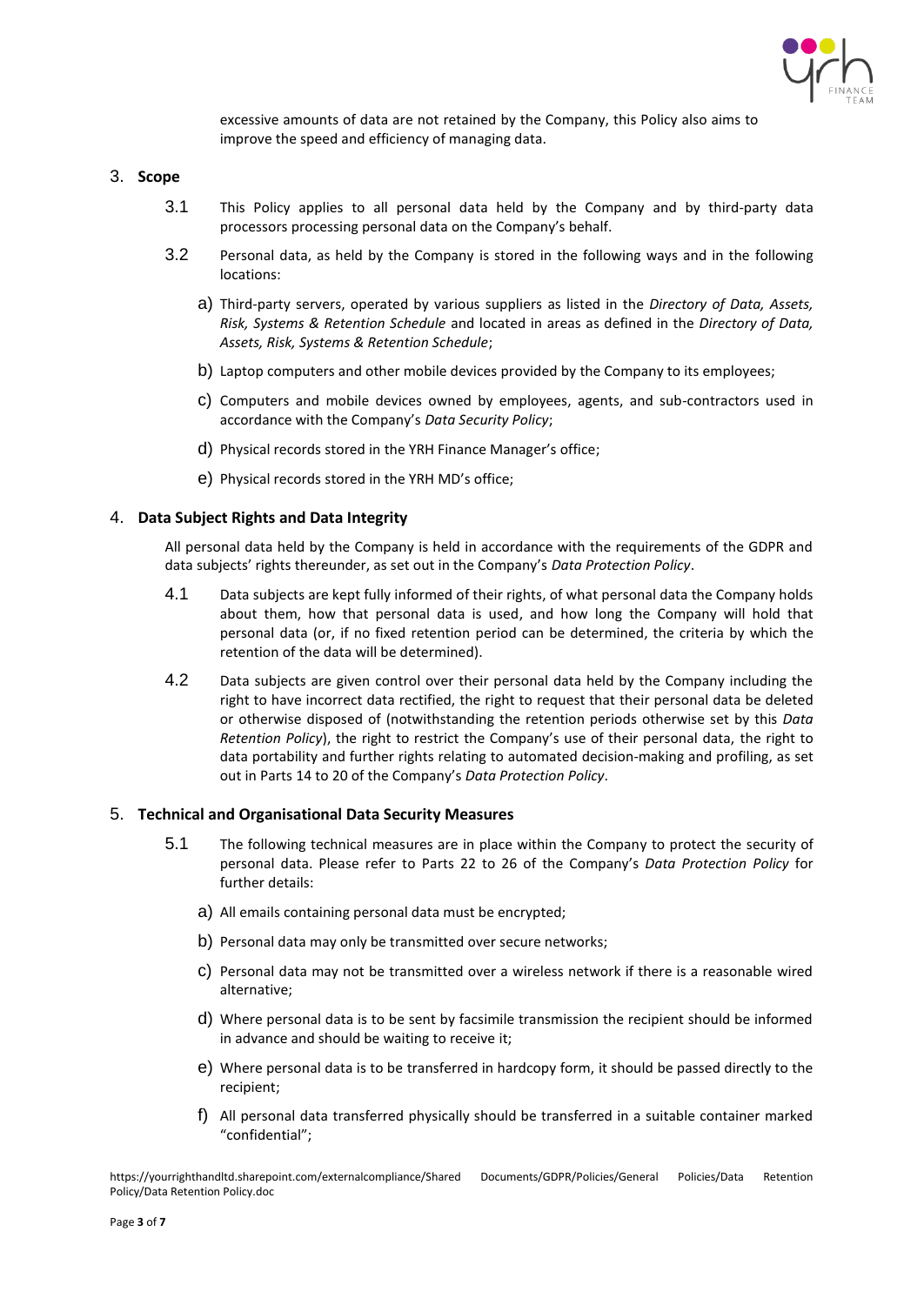

- g) No personal data may be shared informally and if access is required to any personal data, such access should be formally requested from the Data Protection Team by using the email address [data@yourrighthand.co.uk](mailto:data@yourrighthand.co.uk) .
- h) All hardcopies of personal data, along with any electronic copies stored on physical media should be stored securely;
- i) No personal data may be transferred to any Users, whether such parties are working on behalf of the Company or not, without authorisation;
- j) Personal data must be handled with care at all times and should not be left unattended or on view;
- k) Computers used to view personal data must always be locked before being left unattended;
- l) No personal data should be stored on any mobile device, whether such device belongs to the Company or otherwise without the formal written approval of the MD and then strictly in accordance with all instructions and limitations described at the time the approval is given, and for no longer than is absolutely necessary;
- m)No personal data should be transferred to any device personally belonging to a User and personal data may only be transferred to devices belonging to Users where the party in question has agreed to comply fully with the Company's *Data Protection Policy* and the GDPR;
- n) All personal data stored electronically should be backed up at regular intervals as per the *Directory of Data, Assets, Risk, Systems & Retention Schedule*, with backups stored in the locations confirmed by the *Directory of Data, Assets, Risk, Systems & Retention Schedule*, and encrypted where possible;
- o) All electronic copies of personal data should be stored securely using passwords and encryption;
- p) All passwords used to protect personal data should be changed regularly and must be secure;
- q) Under no circumstances should any passwords be written down or shared. If a password is forgotten, it must be reset using the applicable method. IT staff do not have access to passwords;
- r) All software should be kept up-to-date. Security-related updates should be installed as soon as reasonably possible after becoming available;
- s) No software may be installed on any Company-owned computer or device without approval; and
- t) Where personal data held by the Company is used for marketing purposes, it shall be the responsibility of the Marketing Manager to ensure that the appropriate consent is obtained and that no data subjects have opted out, whether directly or via a third-party service such as the TPS.
- 5.2 The following organisational measures are in place within the Company to protect the security of personal data. Please refer to Part 27 of the Company's *Data Protection Policy* for further details:
	- a) All Users shall be made fully aware of both their individual responsibilities and the Company's responsibilities under the GDPR and under the Company's *Data Protection Policy*;
	- b) Only Users that need access to, and use of, personal data in order to perform their work shall have access to personal data held by the Company;
	- c) All Users handling personal data will be appropriately trained to do so;
	- d) All Users handling personal data will be appropriately supervised;

https://yourrighthandltd.sharepoint.com/externalcompliance/Shared Documents/GDPR/Policies/General Policies/Data Retention Policy/Data Retention Policy.doc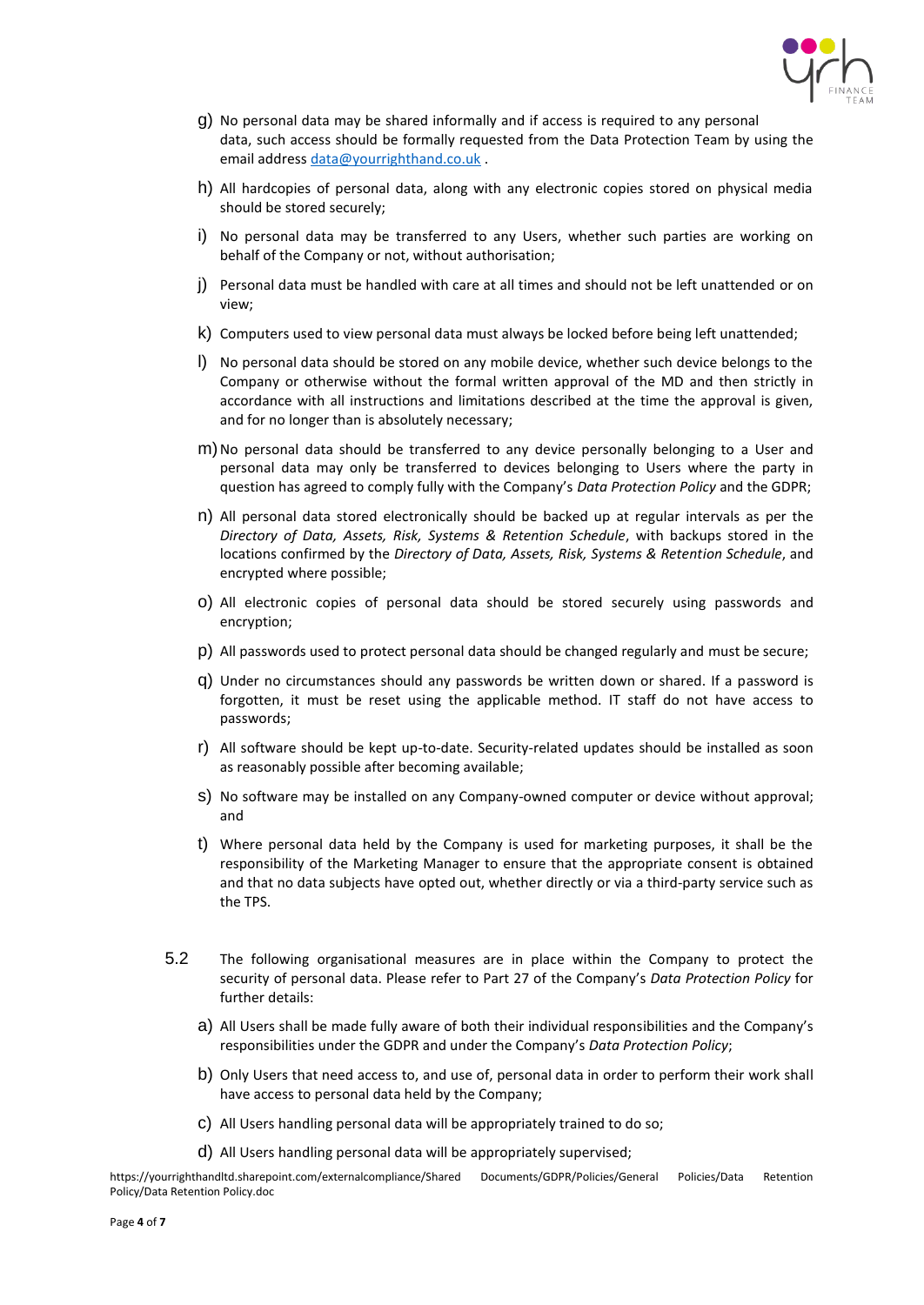

- e) All Users handling personal data should exercise care and caution when discussing any work relating to personal data at all times;
- f) Methods of collecting, holding, and processing personal data shall be regularly evaluated and reviewed;
- g) The performance of those Users handling personal data shall be regularly evaluated and reviewed;
- h) All Users handling personal data will be bound by contract to comply with the GDPR and the Company's *Data Protection Policy*;
- i) All Users handling personal data must ensure that any and all Users are held to the same conditions as those relevant employees of the Company arising out of the GDPR and the Company's *Data Protection Policy*;
- j) Where any User handling personal data fails in their obligations under the GDPR and/or the Company's *Data Protection Policy*, that party shall indemnify and hold harmless the Company against any costs, liability, damages, loss, claims or proceedings which may arise out of that failure.

## <span id="page-4-0"></span>6. **Data Disposal**

Upon the expiry of the data retention periods set out in the Company's *[Directory of Data, Assets,](https://yourrighthandltd.sharepoint.com/central/Documents/6.%20GDPR%20PROJECT/1.%20Policy%20&%20Directories%20&%20Data%20Mapping/Data%20Mapping%20&%20Directory%20of%20Systems/Directories%20of%20Data%20and%20Assets%20and%20Risk%20and%20Systems%20and%20Retention%20Schedule.xlsx) Risk, [Systems & Retention Schedule](https://yourrighthandltd.sharepoint.com/central/Documents/6.%20GDPR%20PROJECT/1.%20Policy%20&%20Directories%20&%20Data%20Mapping/Data%20Mapping%20&%20Directory%20of%20Systems/Directories%20of%20Data%20and%20Assets%20and%20Risk%20and%20Systems%20and%20Retention%20Schedule.xlsx)*, or when a data subject exercises their right to have their personal data erased, personal data shall be deleted, destroyed, or otherwise disposed of as follows:

- 6.1 Personal data stored electronically (including any and all backups thereof) shall be deleted securely using the method stated in the *Directory of Data, Assets, Risk, Systems & Retention Schedule*;
- 6.2 Special category personal data stored electronically (including any and all backups thereof) shall be deleted securely using the method stated in the *Directory of Data, Assets, Risk, Systems & Retention Schedule*;
- 6.3 Personal data stored in hardcopy form shall be shredded according to the *Directory of Data, Assets, Risk, Systems & Retention Schedule* and recycled.
- 6.4 The Company does not hold any Special category personal data stored in hardcopy form but if it did it would be shredded according to the *Directory of Data, Assets, Risk, Systems & Retention Schedule* and recycled.

## <span id="page-4-1"></span>7. **Data Retention**

- 7.1 As stated above, and as required by law, the Company shall not retain any personal data for any longer than is necessary in light of the purpose(s) for which that data is collected, held, and processed.
- 7.2 Different types of personal data, used for different purposes, will necessarily be retained for different periods (and its retention periodically reviewed), as set out below.
- 7.3 When establishing and/or reviewing retention periods, the following shall be taken into account:
	- a) The objectives and requirements of the Company;
	- b) The type of personal data in question;
	- c) The purpose(s) for which the data in question is collected, held, and processed;
	- d) The Company's legal basis for collecting, holding, and processing that data;
	- e) The category or categories of data subject to whom the data relates;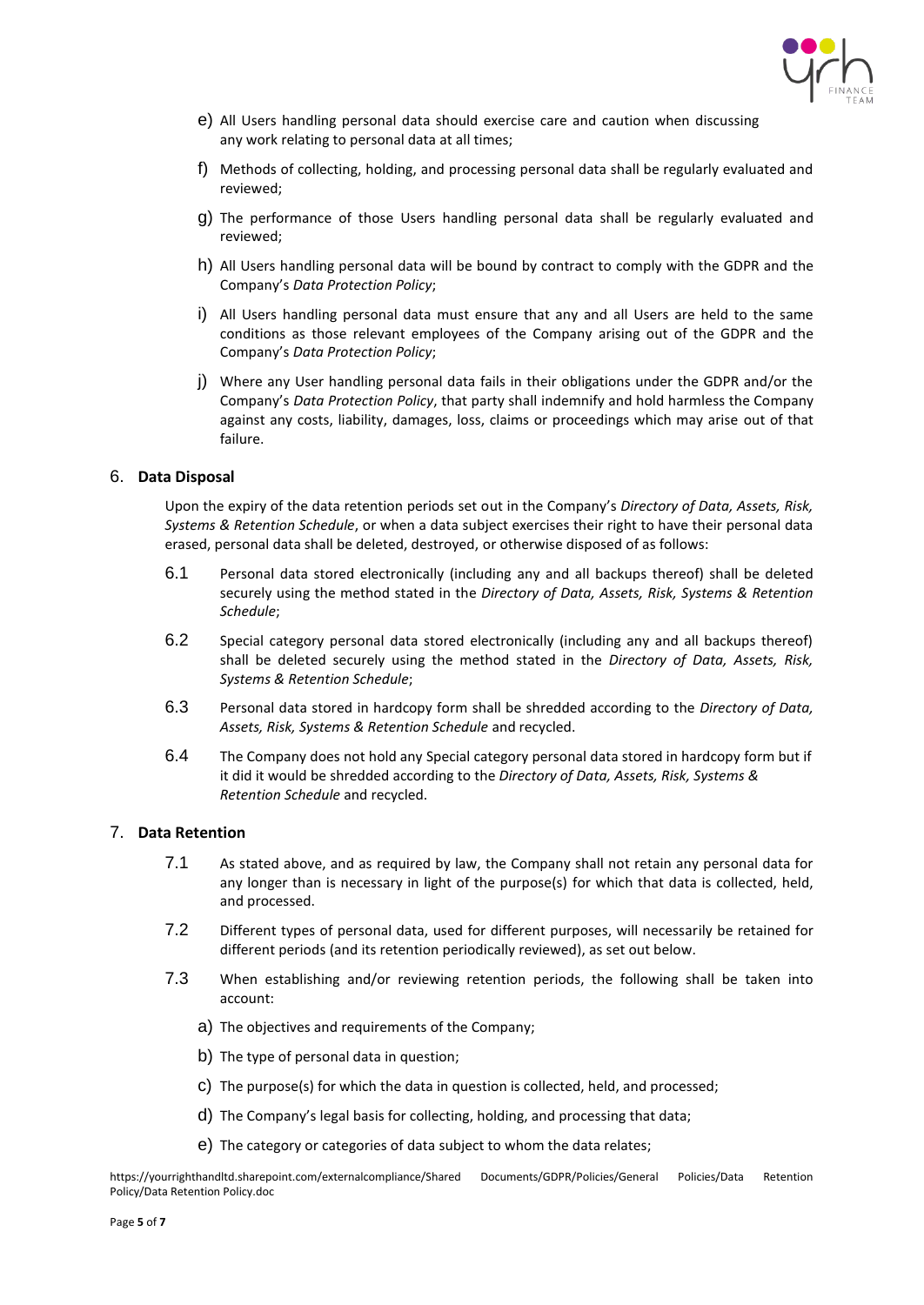

- f) Company legislation basis HMRC, Companies House, etc....
- 7.4 If a precise retention period cannot be fixed for a particular type of data, criteria shall be established by which the retention of the data will be determined, thereby ensuring that the data in question, and the retention of that data, can be regularly reviewed against those criteria.
- 7.5 Notwithstanding the following defined retention periods, certain personal data may be deleted or otherwise disposed of prior to the expiry of its defined retention period where a decision is made within the Company to do so (whether in response to a request by a data subject or otherwise).
- 7.6 In limited circumstances, it may also be necessary to retain personal data for longer periods where such retention is for archiving purposes that are in the public interest, for scientific or historical research purposes, or for statistical purposes. All such retention will be subject to the implementation of appropriate technical and organisational measures to protect the rights and freedoms of data subjects, as required by the GDPR.

## <span id="page-5-0"></span>8. **Roles and Responsibilities**

- 8.1 The Data Protection Team shall be responsible for overseeing the implementation of this Policy and for monitoring compliance with this Policy, the Company's other Data Protectionrelated policies (including, but not limited to, its *Data Protection Policy*), and with the GDPR and other applicable data protection legislation.
- 8.2 The Data Protection Team shall be directly responsible for ensuring compliance with the data retention periods as per the *Directory of Data, Assets, Risk, Systems & Retention Schedule* within their functional areas of responsibility.
- 8.3 Any questions regarding this Policy, the retention of personal data, or any other aspect of GDPR compliance should be referred to the Data Protection Team.

#### <span id="page-5-1"></span>9. **Terms and Conditions**

#### **The Company**

YRH Finance Team Ltd (YRH), a company registered in England under number 12784781, whose registered office is at The First Floor, The Hub, Farnborough Business Park, Fowler Avenue, Farnborough, Hants. GU14 7JF

#### **Data Controller**

The entity that determines the purposes, conditions and means of the processing of personal data

#### **Data Processor**

**T**he entity that processes data on behalf of the Data Controller

#### **Data Protection Authority**

National authorities tasked with the protection of data and privacy as well as monitoring and enforcement of the data protection regulations within the Union

#### **Data Protection Team (DPT)**

An team of experts on data privacy who works independently to ensure that an entity is adhering to the policies and procedures set forth in the GDPR

#### **Data Subject**

A natural person whose personal data is processed by a controller or processor

#### **General Data Protection Regulation (GDPR)**

The General Data Protection Regulation (GDPR) (Regulation (EU) 2016/679) is a regulation by which the